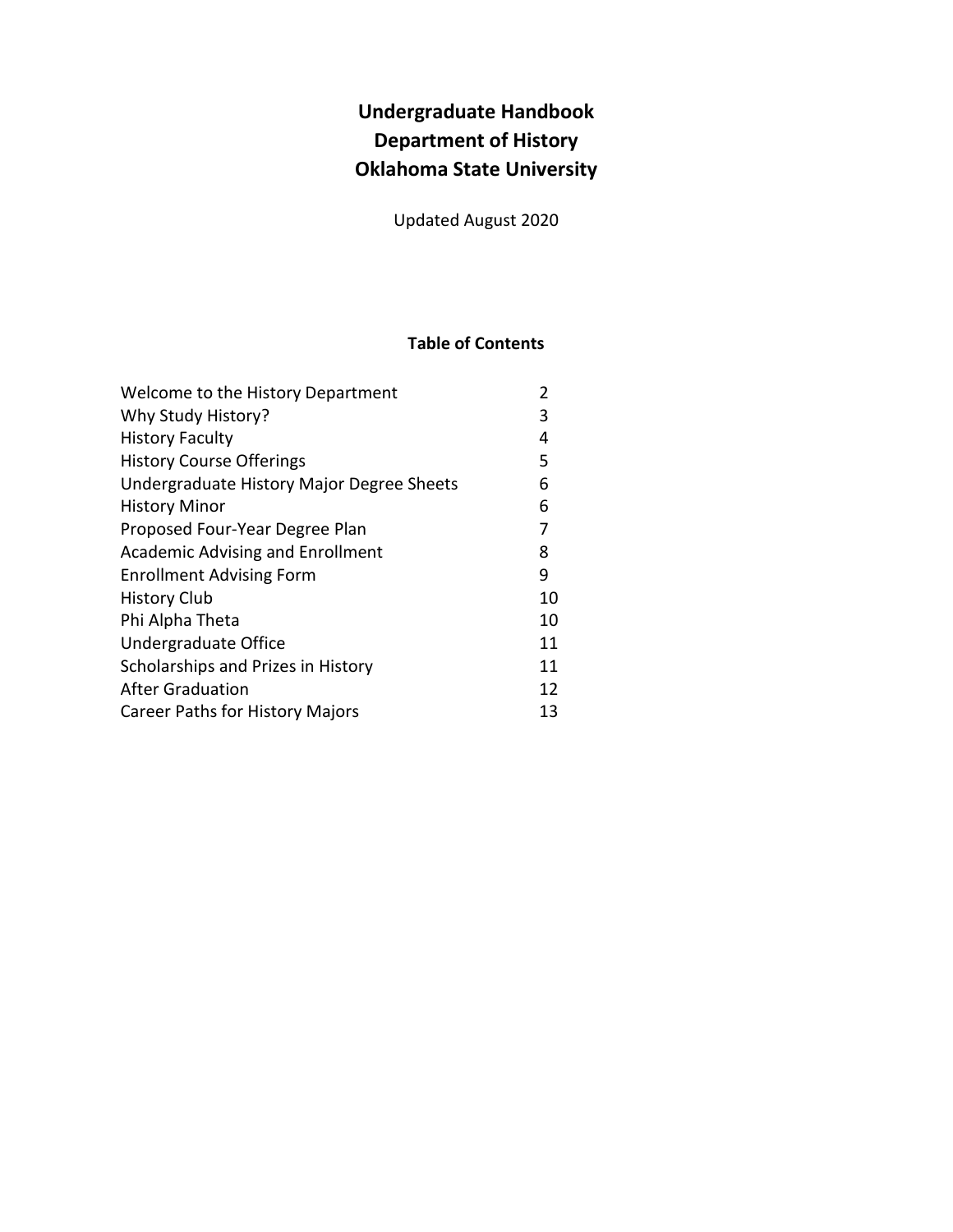

DEPARTMENT OF **HISTORY** College of Arts and Sciences

# **Welcome to the History Department!**

We are delighted that you are interested in the study of history, and want to welcome you and answer any questions that you may have.

The study of history offers a rich space for understanding the full laboratory of human experience over time. At OSU specifically, studying history gives you access to welcoming and brilliant faculty members who teach and research a wide range of topics. Our course catalog includes courses on everything from American History to Middle Eastern History, from history of food to the history of music, and so much more.

We have a lively and active undergraduate culture, with frequent History Club events, and a corresponding graduate student community and honor society, Phi Alpha Theta.

This handbook includes information about the Department of History, and is also available online. Please contact us with any questions!

Sarah Mutschelknaus Undergraduate Advisor

Address: 101B SSH Email: sarah.mutschelknaus@okstate.edu Phone (405) 744-8197 Appointment Calendar: STAR.okstate.edu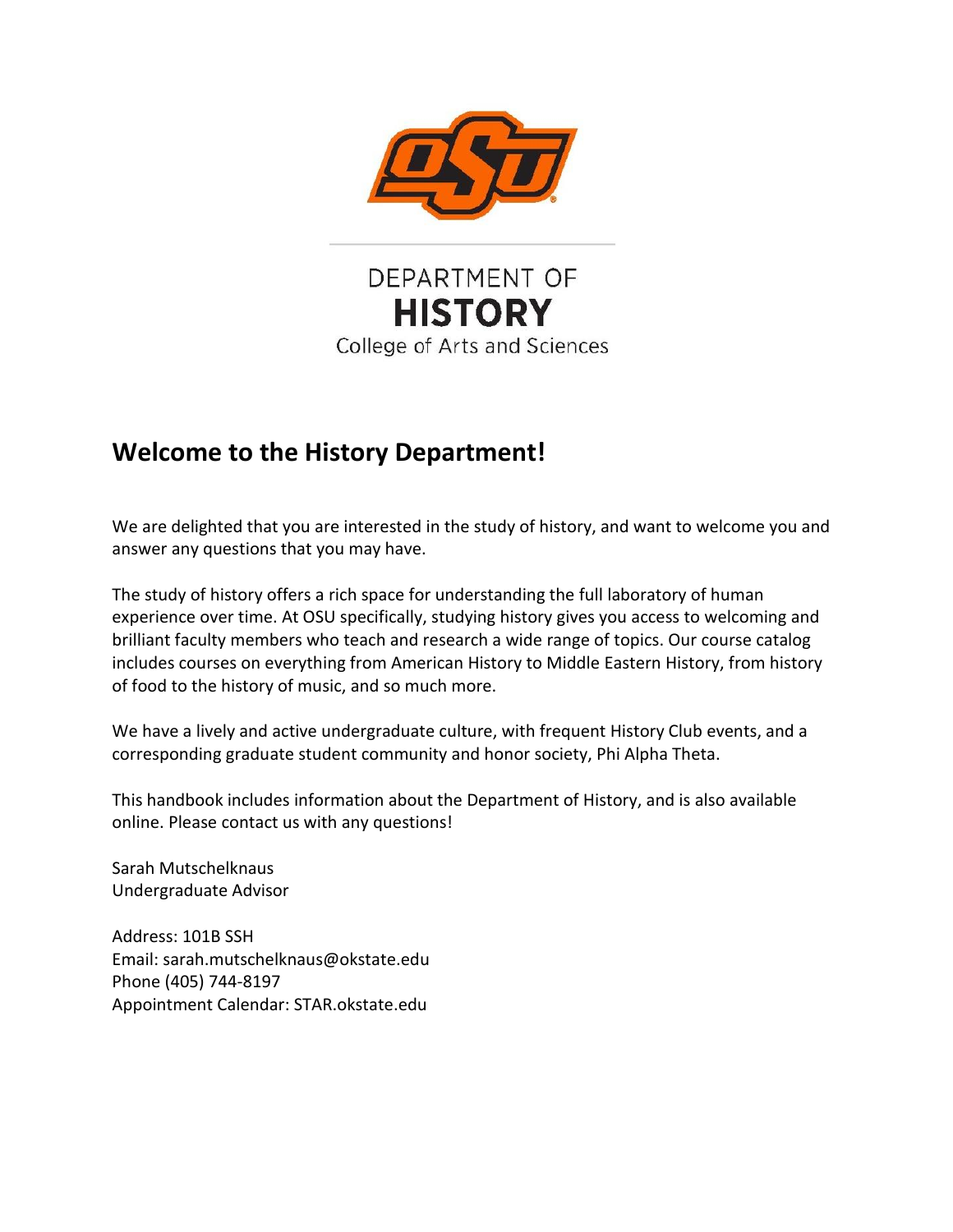# **Why Study History? (Adapted from Peter N. Stearns, 1998, American Historical Association)**

History is very useful, actually indispensable, but the products of historical study are less tangible, sometimes less immediate, than those that stem from some other disciplines. History should be studied because it is essential to individuals and to society, and because it harbors beauty.

#### **History Helps Us Understand People and Societies**

Major aspects of a society's operation, like mass elections, missionary activities, or military alliances, cannot be set up as precise experiments. Consequently, history must serve, however imperfectly, as our laboratory, and data from the past must serve as our most vital evidence in the unavoidable quest to figure out why our complex species behaves as it does in societal settings. This, fundamentally, is why we cannot stay away from history: it offers the only extensive evidential base for the contemplation and analysis of how societies function, and people need to have some sense of how societies function simply to run their own lives.

#### **History Helps Us Understand Change and How the Society We Live in Came to Be**

The past causes the present, and so the future. Any time we try to know why something happened whether a shift in political party dominance in the American Congress, a major change in the teenage suicide rate, or a war in the Balkans or the Middle East—we have to look for factors that took shape earlier. Sometimes fairly recent history will suffice to explain a major development, but often we need to look further back to identify the causes of change. Only through studying history can we grasp how things change; only through history can we begin to comprehend the factors that cause change; and only through history can we understand what elements of a society persist despite change.

#### **The Importance of History in Our Own Lives**

- History well told is beautiful. History is one of the few remaining *narrative* disciplines.
- History provides a terrain for moral contemplation. Studying the stories of individuals and situations in the past allows a student of history to test his or her own moral sense, to hone it against some of the real complexities individuals have faced in difficult settings.
- History provides identity, giving us a sense of where we've come from.
- A study of history is essential for good citizenship, encouraging habits of mind that are vital for responsible public behavior, whether as a national or community leader, an informed voter, a petitioner, or a simple observer.

#### **What Skills Does a Student of History Develop?**

- The ability to assess evidence.
- The ability to assess conflicting interpretations.
- Experience in assessing past examples of change.
- Broad perspective that provides the range and flexibility required in many work situations.
- Basic writing and speaking skills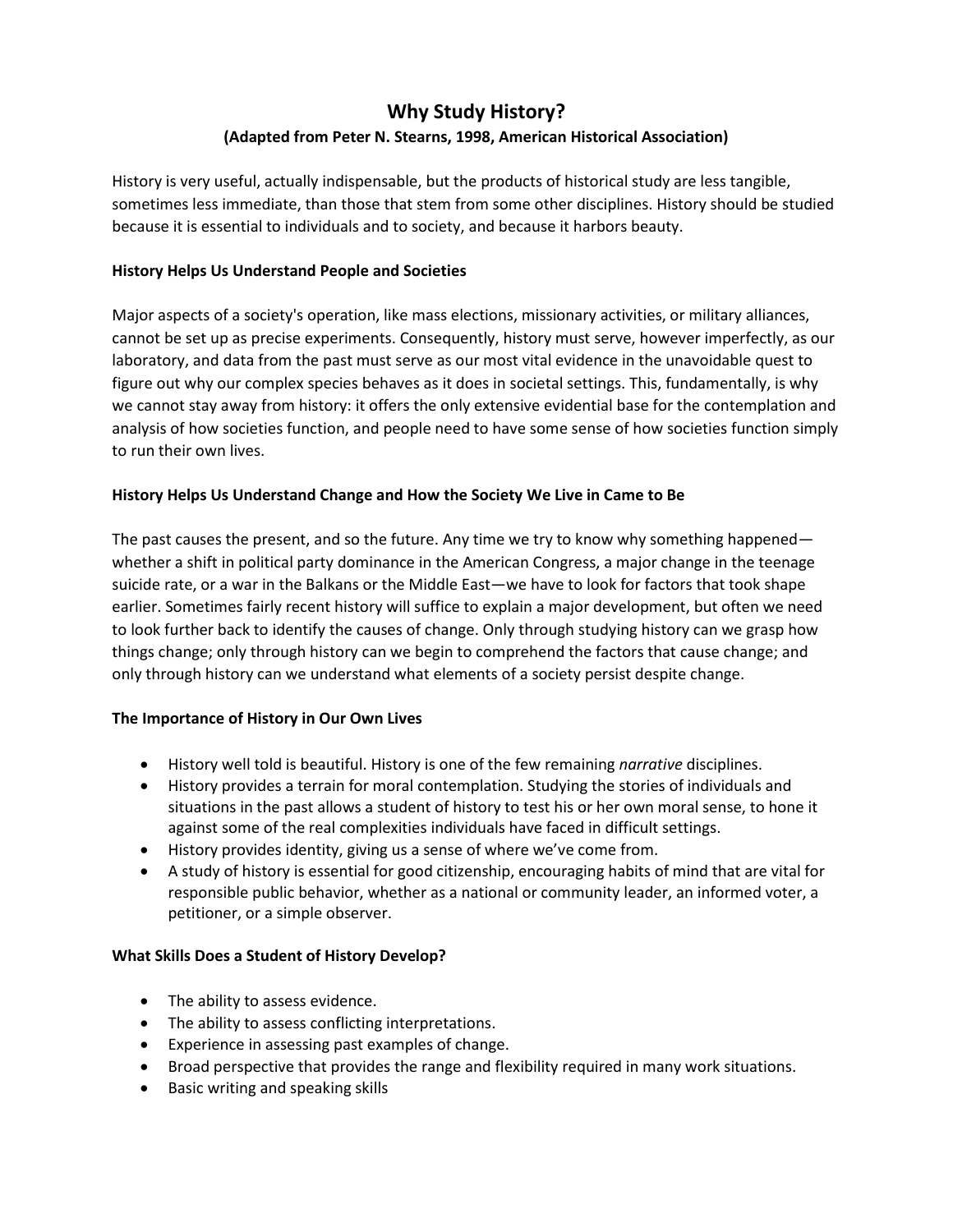### **History Faculty**

**Laura Arata** (Ph.D., 2014, Washington State) - Assistant Professor - Public History; American West; Race and Gender

**Kurt Anderson** (Ph.D., 2011, Oklahoma State) – Lecturer - U.S. West, Oklahoma History

**Richard J. Boles** (Ph.D., 2013, George Washington) - Assistant Professor - Colonial and Revolutionary America; Native American History; African American History; Religious History

**Thomas A. Carlson** (Ph.D., 2012, Princeton) - Assistant Professor - Middle East History; Muslim-Christian Relations; Islamization

**David D'Andrea** (Ph.D., 1999, Virginia) – Professor - Early Modern Europe; Italy; Christianity

**Yongtao Du** (Ph.D., 2006, Illinois-Urbana) - Associate Professor - East Asia

**Jared Eberle** (Ph.D., 2018, Oklahoma State University) - Lecturer – Native North America; Modern US; History of Activism

**Sarah Foss** (Ph.D., 2018, Indiana University) – Assistant Professor – Latin America; Indigenous; Cold War, Race and **Ethnicity** 

**Emily Graham** (Ph.D., 2009, St. Andrews-Scotland) - Assistant Professor - Medieval Europe; Gender History; Religious History

**Sarah Griswold** (Ph.D., 2018, New York University) - Assistant Professor – Modern Europe; French Empire; Race, Religion & Ethnicity; Heritage and Museum Studies

**Brian Hosmer** (Ph.D., 1993, University of Texas at Austin) – Professor and Department Head – American West; Native American and Indigenous; Public History; US post-1865

**Holly Karibo** (Ph.D., 2012, Toronto) - Assistant Professor - North American Borderlands; American Social and Cultural; Women, Gender, and Sexuality; Drug History

**John Kinder** (Ph.D., 2007, Minnesota) - Associate Professor - American Studies; War, Modernism

**Greg Kosc** (Ph.D., 2010, University of Texas at Arlington) - Lecturer – African American History; American West; European History; US post-1865

**Kallie Kosc** (Ph.D., 2019, Texas Christian University) - Assistant Professor – US pre-1865; Native American and Indigenous

**Jason E. Lavery** (Ph.D., 1997, Yale) – Professor - Early Modern Europe; Germany

**Ry Marcattilio-McCracken** (Ph.D., Oklahoma State University) – Lecturer - U.S.; Science, Technology, and Medicine

**Douglas Mille**r (Ph.D., 2014, Oklahoma) - Assistant Professor and Director of Graduate Studies - Native American History; Mass Incarceration;

**Jennifer Murray** (Ph.D., 2010, Auburn) – Teaching Assistant Professor – American Military History; Civil War

**Justin Prince** (Ph.D., Oklahoma State University) – Lecturer -U.S. History, U.S. West, U.S. Military History

**Matthew Schauer** (Ph.D., 2012, Pennsylvania) - Assistant Professor - Modern Europe (Modern Britain Focus); Global Empires (Modern Britain Focus); History of Anthropology

**Tonia Sharlach** (Ph.D., 1999, Harvard) - Professor - Ancient Near East

**Michael M. Smith** (Ph.D., 1971, Texas Christian) - Emeritus Professor - Mexico; Latin America

**Brandy T. Wells** (Ph.D., 2015, Ohio State University) - Assistant Professor – U.S. History; African American History; Women and Gender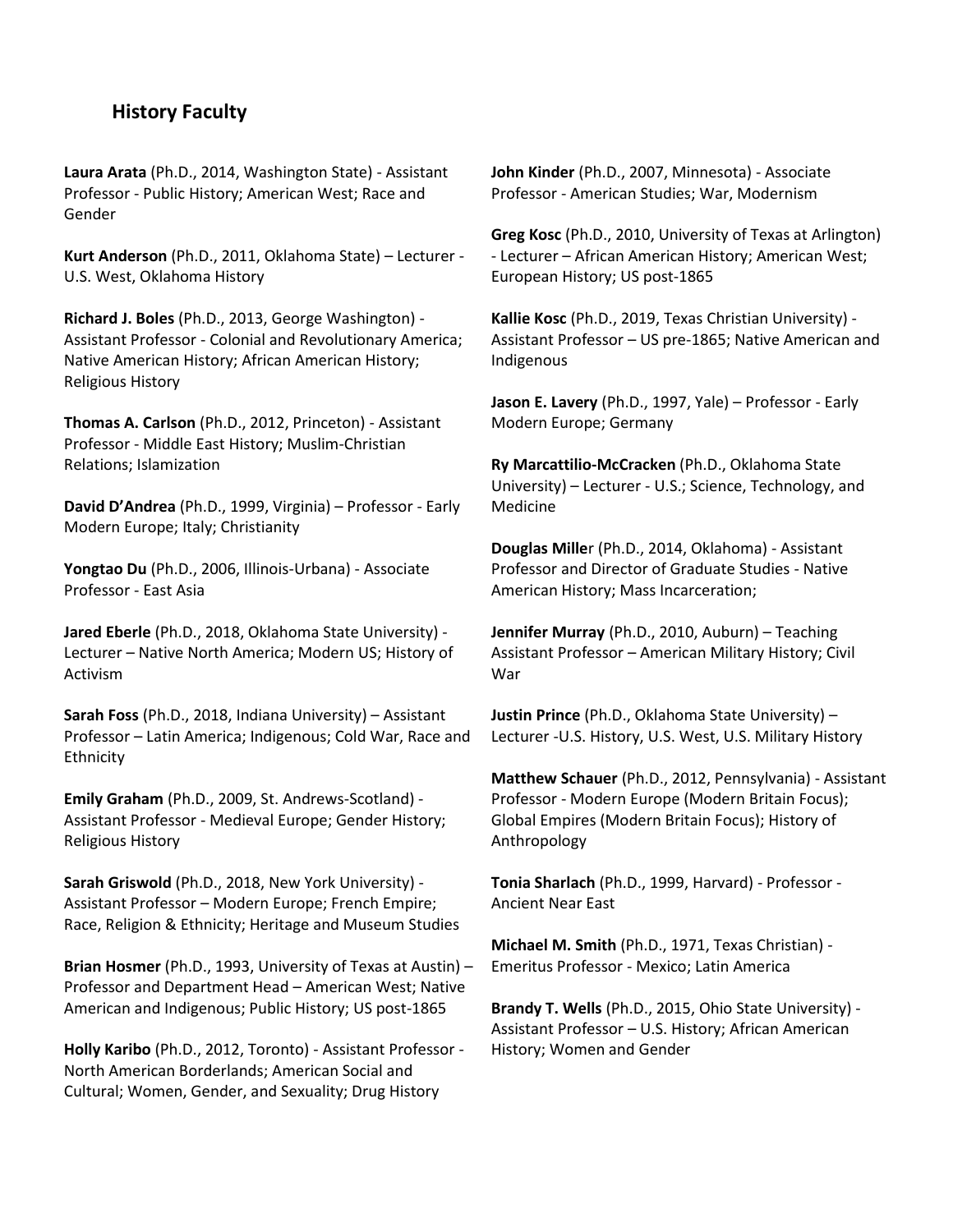### **History Courses**

1010 Studies in American History 1103 Survey of American History 1483 (H) American History to 1865 1493 (H,D) American History Since 1865 1613 (H) Western Civilization to 1500 1623 (H) Western Civilization after 1500 1713 (H) Survey of Eastern Civilization 1813 (H) World History from Ancient Times to 1500 1823 (H) World History 1500 to Present 2023 (H) History of the Present 2333 (H) American Thought and Culture: Survey 2343 (H) Religion in America 2513 (H) Plantation to Plate 3013 (H) Ancient Egypt and Israel 3023 (H) Ancient Greece 3033 (H) Ancient Rome 3043 (H) Ancient Mesopotamia 3053 (I,S) Introduction to Central Asian Studies 3093 (H) Historical Geography of N. America to 1800 3113 (H,I) Germany Since 1815 3123 (H,I) The History of Modern Africa 3133 (D, H) African Diaspora History 3153 (H) Russia to 1861 3163 (H,I) Russia Since 1861 3203 (H) The Medieval World, 500-1500 3233 (H) Late Medieval World, 1000-1450 3243 (H) Renaissance, 1350-1517 3253 Absolutism and Enlightenment, 1648-1789 3263 (H) Modern Europe, 1815-1914 3273 (H,I) Modern Europe Since 1914 3323 (H) Modern France, 1789-Present 3333 (H,I) History of the Second World War 3343 (H,I) World War I in Modern European Culture 3353 (H) Mediterranean World 3363 (H) Popular Religion in the West, 1300-1700 3373 (H) The Medieval English World: 700-1400 3383 (H) Tudor-Stuart England 3393 (H) Modern England: 1714-Present 3403 (H) East Asia to 1800 3413 (H,I) East Asia Since 1800 3423 (H,I) Modern Japan 3433 (H,I) Modern China 3443 (H) Gender Relations in Chinese History 3453 (H) Colonial Latin America 3463 (H,I) Modern Latin America 3473 (H) British Empire & Commonwealth of Nations 3483 (H) Reformation Europe, 1517-1648 3493 (H,I) Scandinavia Since 1500 3503 (H) Islamic Civilization 600-18003513 (H,I) Modern Middle East Since 1800 3523 (H,I) History of South Asia 1700 – Present 3543 (H,I) Israel & Palestine in Modern Times

3573 (H, I) The Mongol Empire 3583 (H) Minorities in the Middle East 3593 (H) Intro to Museum and Cultural Studies 3613 (H) American Colonial Period to 1750 3623 (H) Era of the American Revolution 3633 (H) Early National Period, 1787-1828 3643 (H) Antebellum America, 1828-1850 3653 Civil War and Reconstruction, 1850-1877 3663 (H) US 1877-1919 3673 (D,H) United States History, 1919-45 3683 (D,H) United States History since 1945 3693 (H) The Modern West 3703 (D, H) Oklahoma History 3713 (D,H) Women in the American West 3753 (D,H) Trans-Mississippi West 3763 (D,H) American Southwest 3773 (S) Old South 3793 (D,H) Native American History 3803 (H) History of Food 3853 (D,H) History of the North American Borderlands 3903 Introduction to the Study of History 3913 (H) History of Medicine 3953 Religion in Modern Europe 3963 (H) Ideas and Ideologies in Modern Europe 4033 (H) Introduction to Public History 4063 Historic Preservation 4073 Digital Methods in History 4093 Oral History: Theory and Methodology 4153 (D,H) African American History 1619-1865 4163 (D,H) African American History 1865-1954 4173 (D,H) Black Intellectual History 4253 (H) American Foreign Relations to 1945 4273 (H) American Foreign Relations Since 1945 4333 (D) History of Sexuality in the US 4353 (H) American Military History 4363 (D,H) US History through Popular & Unpopular Music 4403 (H) Religion in the Medieval World 4413 (H) Sex and Gender in the Medieval World 4453 (H) History and Film 4463 (H) American Cultural History to 1865 4483 (H) American Cultural History Since 1865 4493 (D,H) The Frontier in American Memory 4503 (H) American Urban History 4513 (S) American Economic History 4523 (H) American Environmental History 4543 (H, I) Vietnam War 4553 (D) Gender in America 4563 (H,I) Cold War 4593 (H) America in International Perspective 4883 (H,I) History of Modern Southeast Asia 4903 Senior Seminar

4990 Undergraduate Internship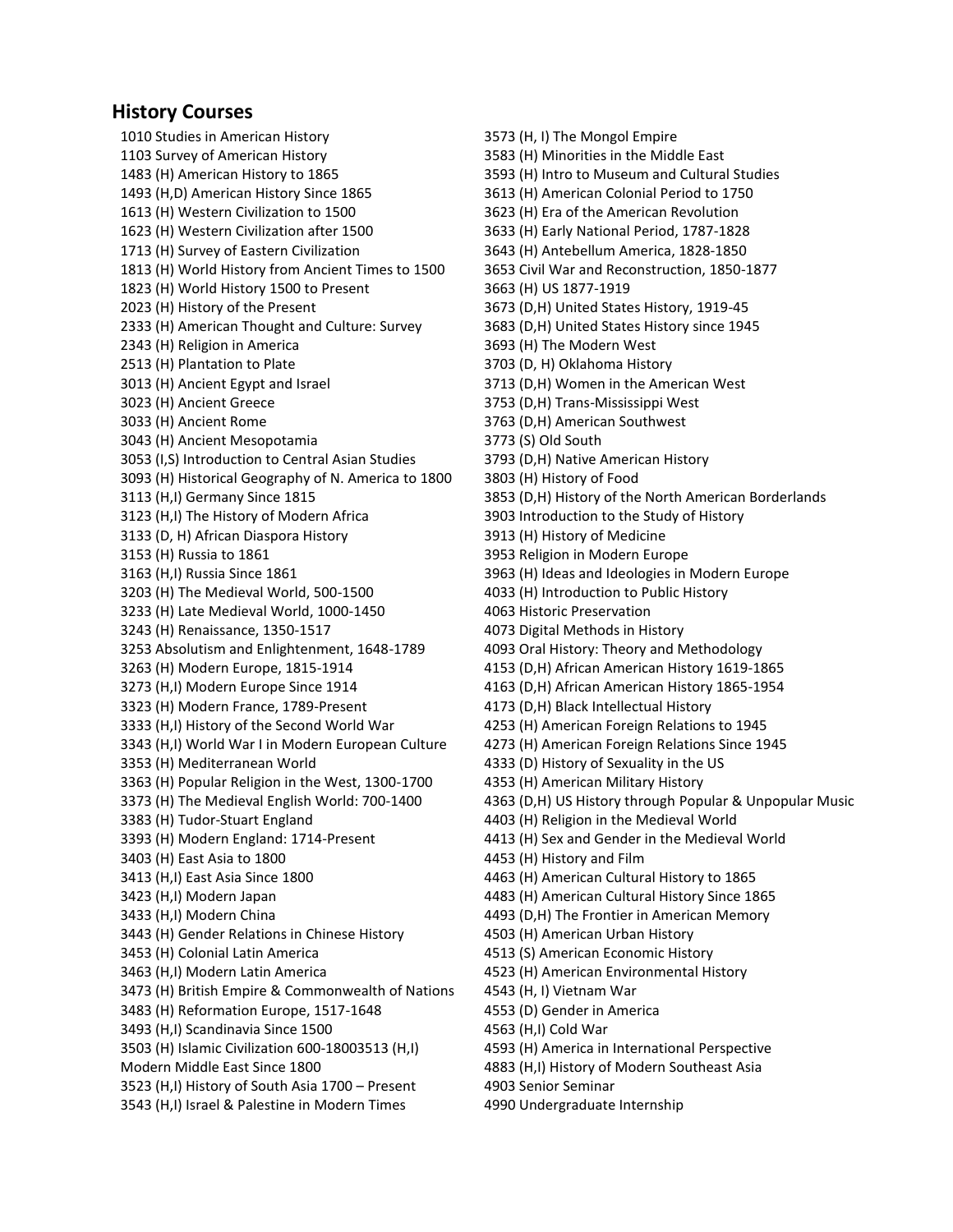## **Undergraduate History Degrees**

The Department of History at Oklahoma State University offers three Bachelor of Arts degrees. Students have a wide-variety of courses to choose from, spanning American, European, and World history.

### **History, B.A.**

The flexibility of the History B.A. easily allows for 20+ hours of upper-division coursework in related humanities or social sciences fields, allowing students to incorporate minors and second majors.

### **History: Business Essentials, B.A.**

The Business Essentials degree option allows students to incorporate coursework that will help prepare them for a career in business. This degree is designed to fit with the [CAS2MBA](https://casinfo.okstate.edu/earlymba) program, OSU's 4+1 accelerated MBA.

### **History: Pre-Law, B.A.**

Students interested in pursuing law school are encouraged to consider the Pre-Law degree option, which allows for coursework that helps students prepare for a career in law (I.e., Environmental Law and Policy, Agricultural Law, Courts and Judicial Process, etc.).

Degree sheets with specific requirements listed change each year. You will typically work off of the degree sheet that corresponds to the year that you became a History major. You can always see all the degree sheets and compare across years here: [https://registrar.okstate.edu/Degree-](https://registrar.okstate.edu/Degree-Requirements)[Requirements.](https://registrar.okstate.edu/Degree-Requirements) **The backs of the degree sheets always offer the fine print** that define what is considered Arts and Humanities, Natural Science course, etc. General Education courses are designated with a specific letter in parentheses (A) Analytic/Math, (H) Humanities, (N) Natural Science, or (S) Social Science. U/D stands for upper-division, which refers to course numbers that begin with a 3 or 4.

## **History Minor**

A minor in history can make your transcript stand out; help you develop skills in writing, organizing information, and critical thinking; and signal your liberal arts foundation to prospective employers and graduate or professional schools. The requirements are 18 hours of HIST courses, of which 12 hours must be upper-division (3000- or 4000-level). You must keep a minimum GPA of 2.5 in these courses with no grade below "C," and a minimum of 6 hours must be earned in residence at OSU. Speak with the History advisor with questions, or fill out the paperwork in the College of Arts & Sciences, 213 Life Sciences East.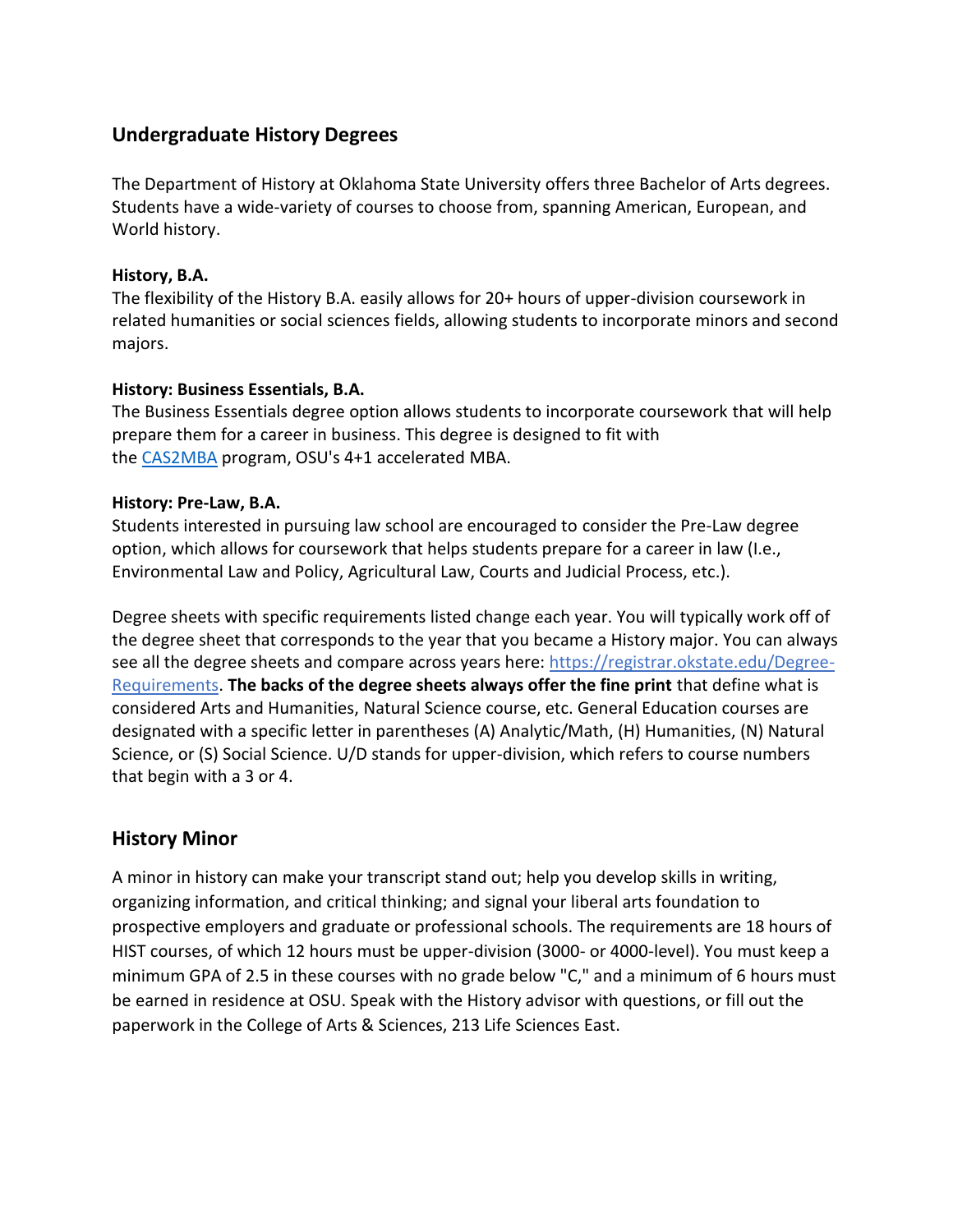# **Proposed Four-Year Degree Plan (120 Total Hours)**

College of: Arts & Sciences Degree/Major: BA/History Academic Year: 2020-2021

The following is an example plan, to be used as a guide, in consultation with academic advisor.

| Year One                                 |         |                                   |                                                    |                        |                                         |  |  |
|------------------------------------------|---------|-----------------------------------|----------------------------------------------------|------------------------|-----------------------------------------|--|--|
| <b>Fall Semester</b>                     |         |                                   |                                                    | <b>Spring Semester</b> |                                         |  |  |
| A&S                                      | 1111    | <b>First Year Seminar</b>         | <b>Freshman Composition II</b><br>1213<br>ENGL     |                        |                                         |  |  |
| <b>ENGL</b>                              | 1113    | <b>Freshman Composition I</b>     | <b>POLS</b>                                        | 1113                   | Intro to American Government            |  |  |
| <b>HIST</b>                              | 1103    | <b>Survey of American History</b> | 2 <sup>nd</sup> semester foreign language<br>3 hrs |                        |                                         |  |  |
|                                          | 4 hrs   | Natural Science (N) with Lab (L)  | Arts & Humanities with (I) (not HIST)<br>3 hrs     |                        |                                         |  |  |
|                                          | 3 hours | $1st$ semester foreign language   | 1613, 1713, or 1813<br>3 hrs<br><b>HIST</b>        |                        |                                         |  |  |
| Total: 14 credit hours                   |         | Total: 15 credit hours            |                                                    |                        |                                         |  |  |
| Get involved with student organizations. |         |                                   |                                                    |                        | Registering at Career services is free! |  |  |

| <b>Year Two</b>                                             |       |                                           |                                           |                        |                                     |  |  |
|-------------------------------------------------------------|-------|-------------------------------------------|-------------------------------------------|------------------------|-------------------------------------|--|--|
| <b>Fall Semester</b>                                        |       |                                           |                                           | <b>Spring Semester</b> |                                     |  |  |
| <b>HIST</b>                                                 | 3 hrs | 1623 or 1823                              | 3 hrs<br>Electives                        |                        |                                     |  |  |
|                                                             | 3 hrs | MATH or STAT (A)                          |                                           | 3 hrs                  | (S) Social Sciences course          |  |  |
|                                                             | 3 hrs | General Ed (not HIST) with Diversity (D)  | 3 hrs<br>HIST)                            |                        | Arts & Humanities, Non-Western (not |  |  |
| <b>HIST</b>                                                 | 3903  | Intro to the Study of History             | 3 hrs<br><b>PHIL 1313</b>                 |                        |                                     |  |  |
|                                                             | 3 hrs | 3 <sup>rd</sup> semester foreign language | Additional General Ed (not HIST)<br>3 hrs |                        |                                     |  |  |
| Total: 15 credit hours                                      |       | Total: 15 credit hours                    |                                           |                        |                                     |  |  |
| This would be a good time to visit the Study Abroad Office. |       |                                           | Start looking into 2nd Major or Minor.    |                        |                                     |  |  |

| <b>Year Three</b>                                                             |         |                                        |                                                             |                                                 |                                               |  |  |
|-------------------------------------------------------------------------------|---------|----------------------------------------|-------------------------------------------------------------|-------------------------------------------------|-----------------------------------------------|--|--|
| <b>Fall Semester</b>                                                          |         |                                        |                                                             |                                                 | <b>Spring Semester</b>                        |  |  |
| <b>HIST</b>                                                                   | 3 hours | <b>Upper-Division American History</b> | <b>Upper-Division World History</b><br>3 hrs<br><b>HIST</b> |                                                 |                                               |  |  |
| <b>HIST</b>                                                                   | 3 hours | <b>Upper-Division World History</b>    | <b>HIST</b>                                                 | <b>Upper-Division European History</b><br>3 hrs |                                               |  |  |
| Upper-Division Related w/ GenEd<br>3 hours                                    |         | <b>HIST</b>                            | 3 hrs                                                       | <b>Upper-Division American History</b>          |                                               |  |  |
| Additional General Ed (not HIST)<br>3 hours                                   |         |                                        | 3 hrs                                                       | Arts & Humanities (not HIST)                    |                                               |  |  |
| Natural Sciences (N)<br>4 hours                                               |         |                                        | 3 hrs                                                       | Upper-Division Related w/ GenEd                 |                                               |  |  |
| Total: 16 credit hours                                                        |         | Total: 15 credit hours                 |                                                             |                                                 |                                               |  |  |
| Interested in an internship? This is an ideal time to research possibilities. |         |                                        |                                                             |                                                 | Apply for departmental honors, if interested. |  |  |

| <b>Year Four</b>                                                                          |       |                                        |                                                                               |                               |                               |  |
|-------------------------------------------------------------------------------------------|-------|----------------------------------------|-------------------------------------------------------------------------------|-------------------------------|-------------------------------|--|
| <b>Fall Semester</b>                                                                      |       |                                        | <b>Spring Semester</b>                                                        |                               |                               |  |
| <b>HIST</b>                                                                               | 3 hrs | <b>Upper-Division European History</b> | Senior Seminar<br>4903<br><b>HIST</b>                                         |                               |                               |  |
| <b>HIST</b>                                                                               | 3 hrs | <b>Upper-Division History</b>          | <b>HIST</b>                                                                   | 3 hrs                         | <b>Upper-Division History</b> |  |
| <b>HIST</b>                                                                               | 3 hrs | <b>Upper-Division History</b>          | <b>Upper-Division History</b><br>3 hrs<br><b>HIST</b>                         |                               |                               |  |
| <b>Upper-Division Related</b><br>3 hrs                                                    |       |                                        | 3 hrs                                                                         | <b>Upper-Division Related</b> |                               |  |
|                                                                                           | 3 hrs | Electives                              |                                                                               | 3 hrs                         | Electives                     |  |
| Total: 15 credit hours                                                                    |       |                                        | Total: 15 credit hours                                                        |                               |                               |  |
| Be prepared to apply for Spring graduation this semester. Check on 2nd Major or<br>Minor. |       |                                        | Celebrate your accomplishment at May Graduation with your fellow<br>Cowboys!! |                               |                               |  |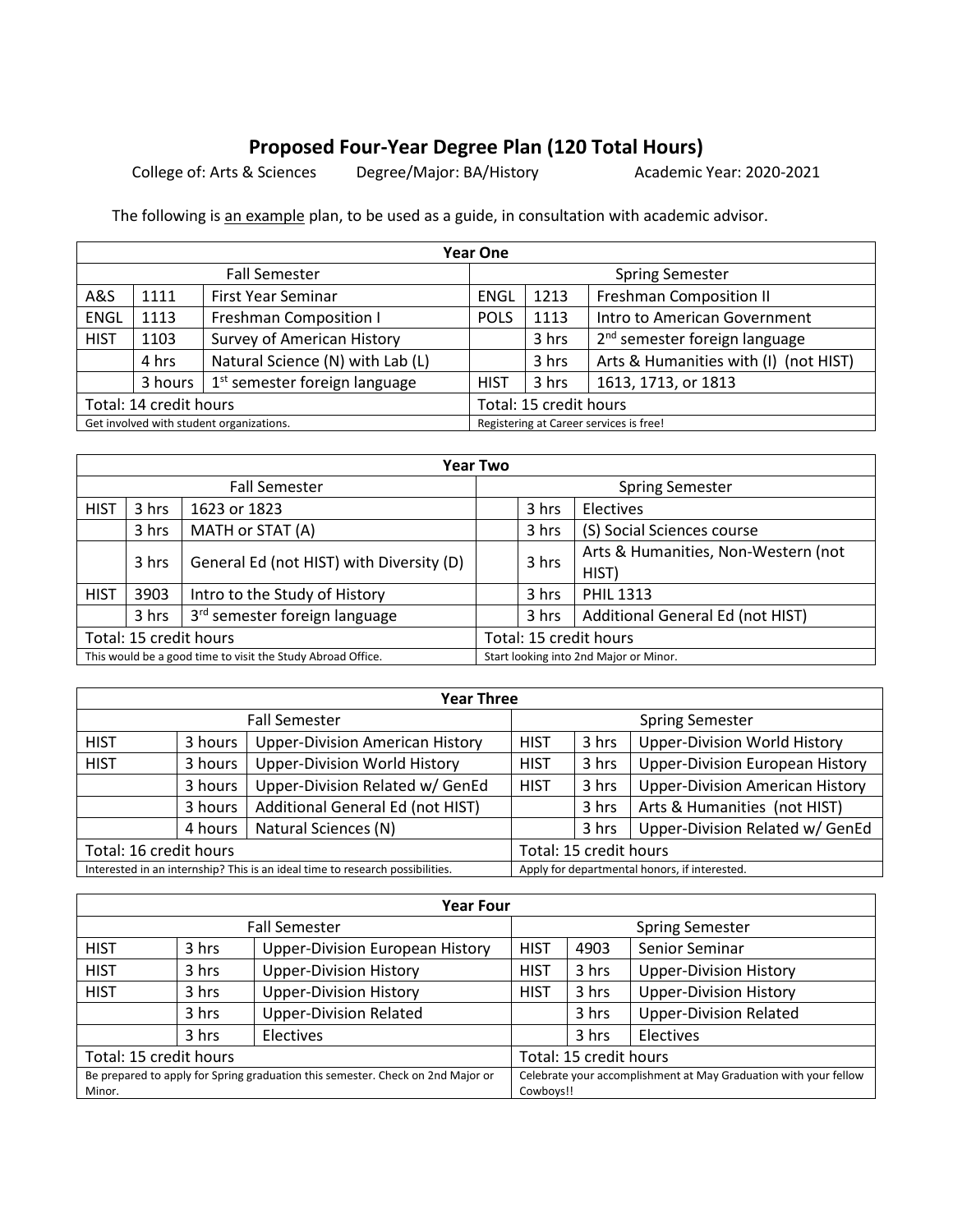# **Enrollment Advising**

See all the information about enrolling here:<https://registrar.okstate.edu/Registration-and-Enrollment>

- **Plan Ahead.** Ahead of meeting with your advisor before your enrollment date, review your degree sheet and all the requirements of your major. Use this, along with the course listings online, to prepare a proposed schedule with specific courses for next semester. For students who have completed 90 hours, you can download your most recent Grad Check and Degree Sheets via STAR star.okstate.edu (under Reports).
	- o From the Student Self-Service page on Banner, you can check for holds, check your enrollment date, view general education courses, and view available courses and times. This is also where you'll officially register after your advising meeting.
	- o Fill out a proposed Enrollment Advising Form (next page) before coming to your advising meeting.
- **Schedule Your Appointment**. You should meet with your advisor in the weeks before your enrollment date, making an appointment via STAR star.okstate.edu.
	- o Make note of the purpose of our meeting in the STAR notes: indicate "enrollment."
	- o Schedule these meetings as far in advance as possible.
	- $\circ$  If you cannot make your appointment, cancel via STAR as soon as possible, so that another student may be able to take your spot. If you are late to your appointment, you may be asked to reschedule.
	- $\circ$  If you are unable to meet in person for any reason, please email me to arrange an alternate means by which we can touch base to confirm your schedule and lift your registration hold.

#### **Advisor Responsibilities—What You Can Expect Your Advisor to Do:**

- Understand and effectively communicate the curriculum, graduation requirements, and university and college policies and procedures.
- Guide you to pursue your educational goals and create a realistic and clear academic plan.
- Assist you with planning academic paths consistent with your abilities and interests.
- Provide a safe and confidential space to ask questions, discuss interests, and express concerns.
- Monitor and accurately document your progress towards meeting your educational goals.
- Be accessible for individual advising appointments requested in advance.
- Help you make decisions, but not make decisions for you.

#### **Student Responsibilities—What Is Expected of You:**

- Actively read your advisor's email messages and check your OSU email daily.
- Schedule and keep appointments with your advisor each semester.
- Silence your cell phone beforehand, and please do use your phone during advising appointments.
- Come prepared for advising appointment; keep official documents organized.
- Actively participate in your advising meeting by asking questions, by sharing and clarifying goals, and by providing accurate information regarding your interests and abilities.
- Follow the University policy regarding Academic Integrity: academicintegrity.okstate.edu
- Accept responsibility for academic decisions, performance, and your actions.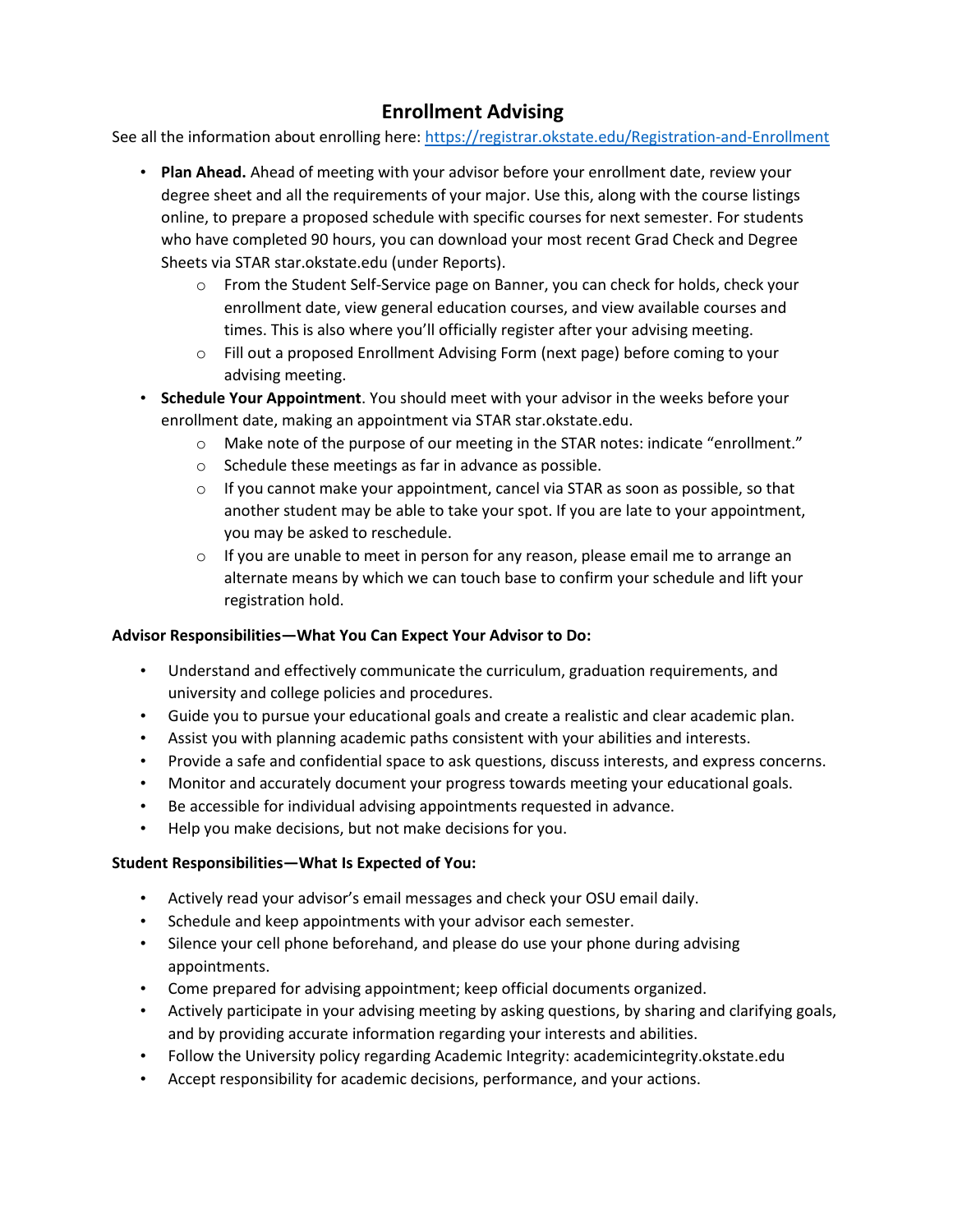#### **ENROLLMENT ADVISING FORM**

| Name:            |              |                        |                                    |                            |
|------------------|--------------|------------------------|------------------------------------|----------------------------|
|                  |              |                        | <b>Current Holds:</b>              | $\int$ ISS (250 SU)        |
| <b>BannerID:</b> |              | <b>ENROLLMENT DATE</b> | ] Honors (Old Central)             | [ ] HS transcript (219 SU) |
|                  |              |                        | Immunization (uhs.okstate.edu)     | ] College / University     |
| Major(s):        | <b>Year:</b> |                        | <b>Bursar</b> (113 SU)             | transcript (219 SU)        |
|                  |              |                        | Res Life (100 Iba Hall)            | 1 Other                    |
| $Option(s)$ :    |              |                        | Advisor                            |                            |
|                  |              |                        | 1 1 is 2 many okstate edu/training |                            |

**Minor(s):**

| CRN | Course<br>Prefix | Course<br><b>Number</b> | Credit<br>Hours | Prerequisite(s)           | <b>Alternate Courses / Notes</b> |
|-----|------------------|-------------------------|-----------------|---------------------------|----------------------------------|
|     |                  |                         |                 |                           |                                  |
|     |                  |                         |                 |                           |                                  |
|     |                  |                         |                 |                           |                                  |
|     |                  |                         |                 |                           |                                  |
|     |                  |                         |                 |                           |                                  |
|     |                  |                         |                 |                           |                                  |
|     |                  |                         |                 |                           |                                  |
|     |                  |                         |                 |                           |                                  |
|     |                  |                         |                 |                           |                                  |
|     |                  |                         | $\overline{0}$  | <b>Total credit hours</b> |                                  |

**Additional comments or directions:**

| Advisor |       | <b>Student</b> |
|---------|-------|----------------|
| mature: | Date: | Signature:     |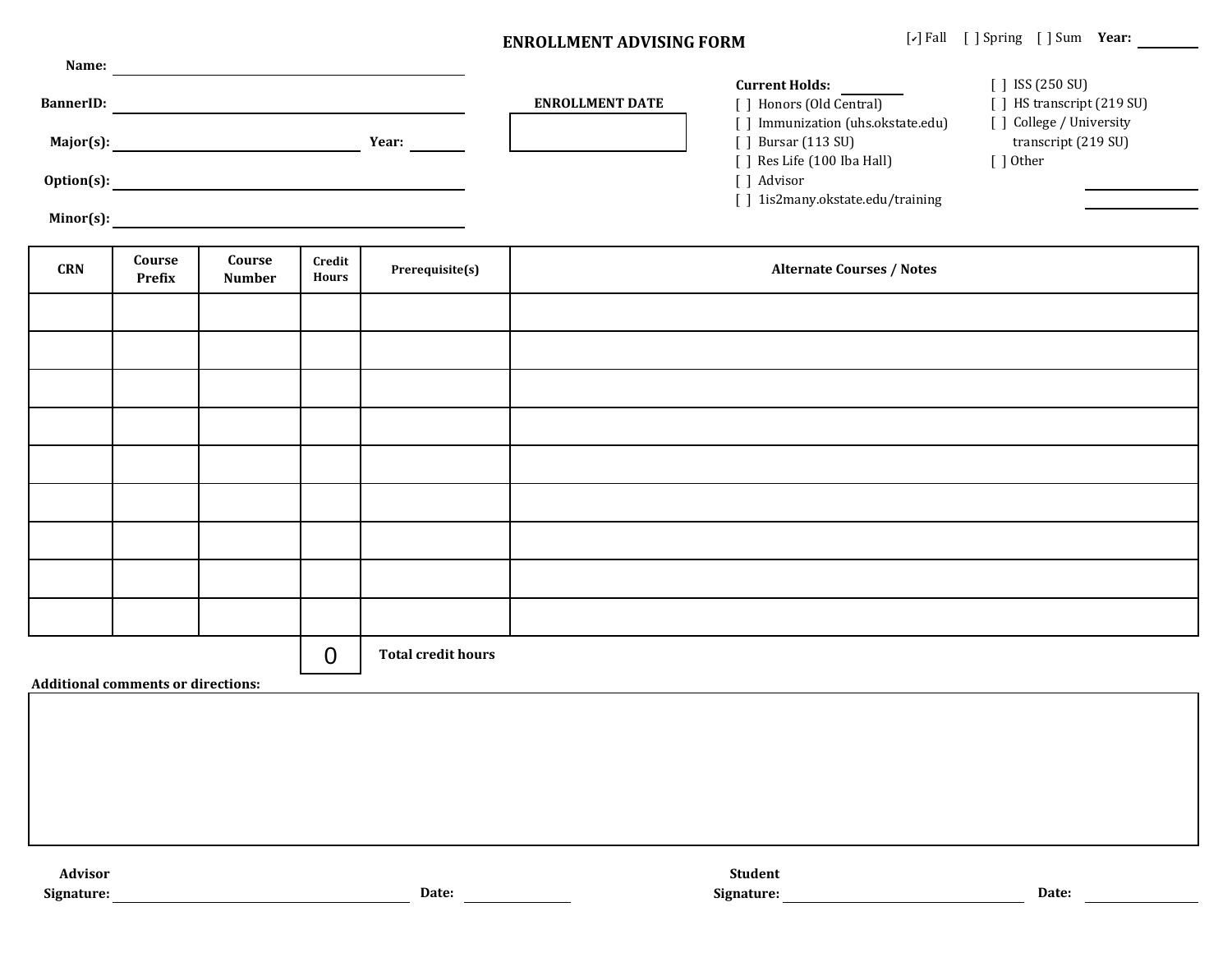# **History Club**

History Club is more than just a fun student organization—it is a way to become a real part of the History Department community. Becoming involved in History Club has many benefits:

- A chance to get to know other History majors and to build relationships that will strengthen your academic and social lives.
- An opportunity to interact with faculty outside of class, getting to know them as real people and not just intimidating figures in front of the classroom (also comes in handy when soliciting recommendation letters).
- The chance to develop leadership and planning experience.
- Access to lots of fun events, ranging from historical trivia night to guest speakers, from career preparation events to movie nights, from field trips to study nights. And lots of free food!
- A space to get to work more closely with the undergraduate advisor.

Events are usually held 2-3 times a month. Check the website for the up to date schedule: <http://history.okstate.edu/academics/history-club>

# **Phi Alpha Theta**

Phi Alpha Theta is a professional society whose mission is to promote the study of history through the encouragement of research, good teaching, publication, and the exchange of learning and ideas among historians. We seek to bring students, teachers, and professionals in all fields of history together for intellectual and social exchanges that promote and assist historical endeavors by our members in a variety of ways.

Undergraduate students wishing to join should have completed at least 12 semester hours in history with a GPA of at least 3.1 in history and have a GPA of 3.0 or better overall. Undergraduate membership is not limited to history majors. Membership requires a \$40 initiation fee and a \$10 annual chapter fee.

Phi Alpha Theta events include a colloquium series presented by members of the history faculty and graduate students, an end-of-year honors banquet. Our chapter also provides travel funding for members presenting conference papers. Those interested in Phi Alpha Theta and the history department are welcome to attend our monthly socials, where faculty and students share refreshments and conversation in the Murray Hall Parlor. Please see the events page on the History Department for specific dates and times. Phi Alpha Theta Faculty Advisor: Dr. Douglas Miller, Assistant Professor of History, douglas.miller@okstate.edu**.**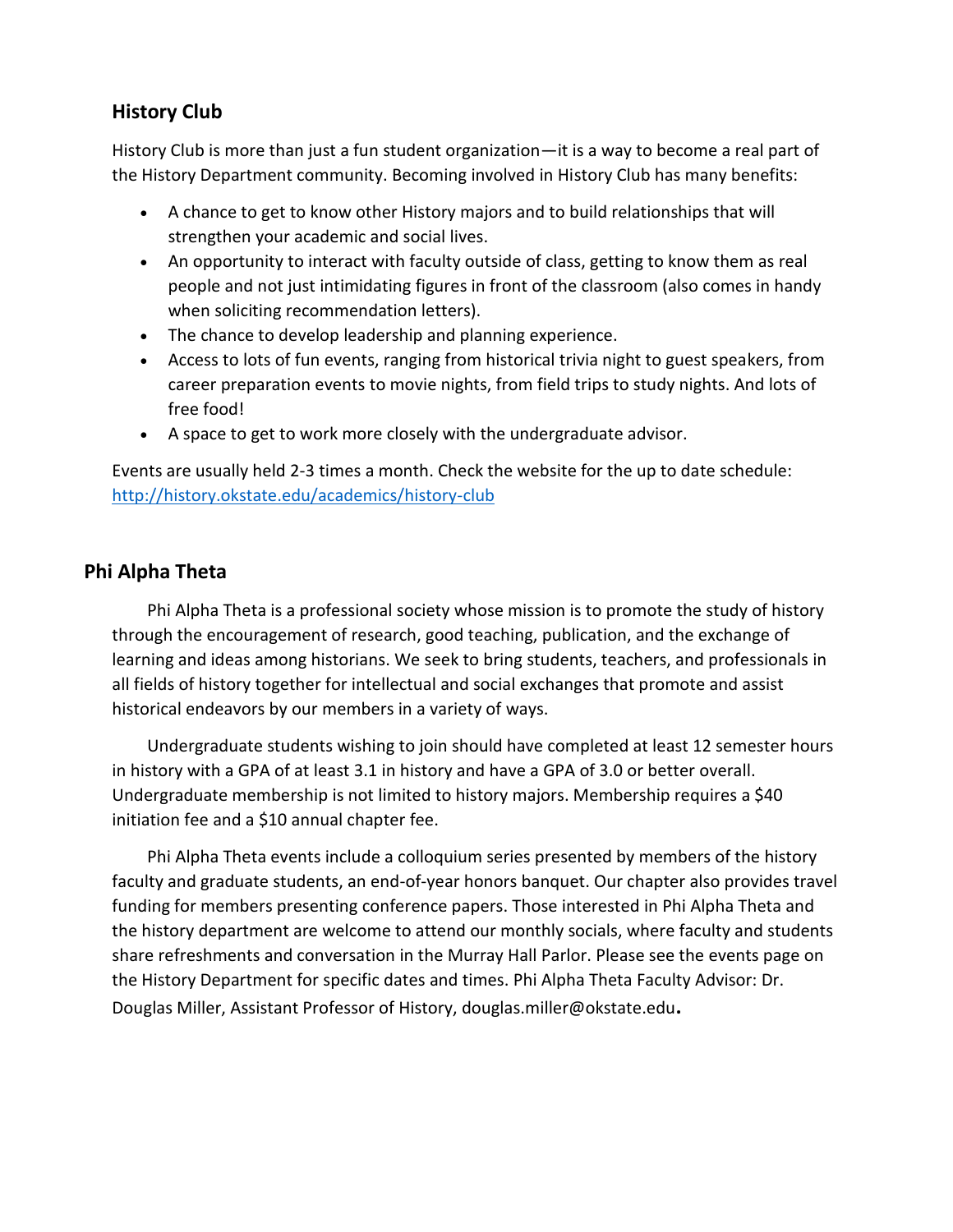# **Undergraduate Office Space**

In response to student demand, we have created a space within the History department for dedicated undergraduate office space, to be used as a regular place to work on campus, a place to stash your books, and a place to interact with other History majors. The big office at the end of the north hallway, S. Murray Rm. 122, houses 11 cubicles, each with a desk, computer, and shelf, and a printer for the whole office. The department will call for applications for these desks before each semester begins, and at least 1 desk will remain open for drop-in use, to be open to all History majors during work hours. Students assigned a desk will be given keys to the building and the office, to be used at any time. Some tips to keep in mind for students interacting in the shared workspace, given that it's often hard to balance social interaction with the quiet space many need to really focus on their work:

- If there are others in the office, keep your conversations to a minimum.
- Try to read others' body language to pick up on whether they are trying to have quiet work time.
- Take extended conversations, in person or on phone, away from the work area.
- If you listen to music while you work, do so with headphones or ear buds.
- Ask whether someone is busy before approaching for a conversation.
- Be respectful, flexible, and honest. Respectfully express your situation to others ("I don't mean to be rude, but I'm trying to meet my deadline; could you take the conversation to the hallway?"). Be kind.

# **Scholarships and Prizes in History**

- The History Department has a wide range of scholarship opportunities available to its undergraduate majors. The scholarships are announced toward the end of each fall semester, via email (usually coming from the Scholarship Committee, via department administrator Susan Oliver, with reminders from your advisor). They are typically due at the beginning of February, to be applied the following academic year.
- For each award, all applicants must submit: 1) a completed OSU History Department Scholarship Application; 2) an up-to-date unofficial transcript of courses and grades; and 3) a resume reflecting academic achievements and extracurricular activities. Several of the awards, as noted, also require a brief letter of recommendation from a History Department faculty member.
- You can see a full list of scholarships on our website: <http://history.okstate.edu/images/UNDERGRADUATE-AWARDS-2017.pdf>
- You are encouraged to apply for these scholarships! They offer you financial support and a way to be closely involved with our department.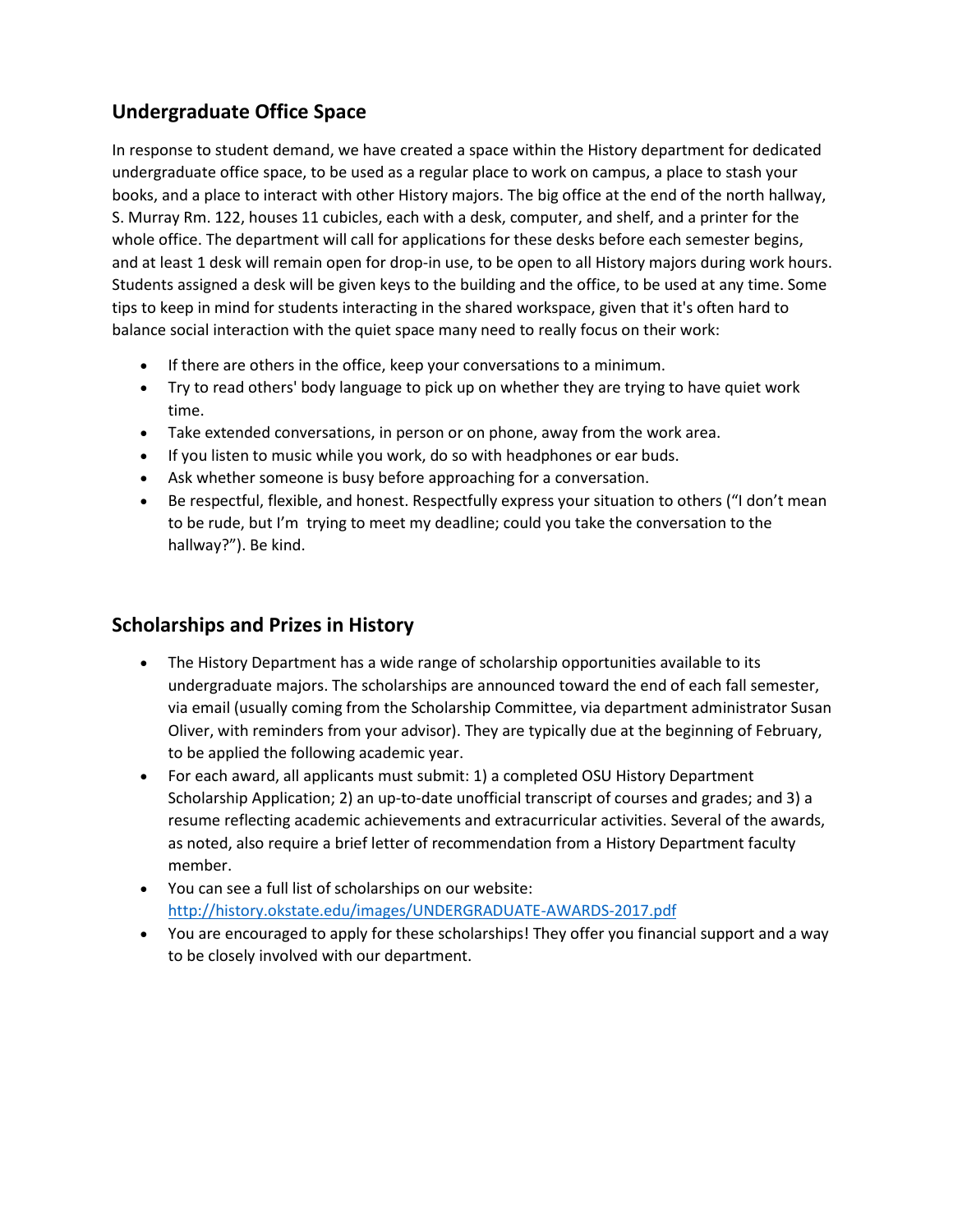# **After Graduation**

Contrary to the way it often feels when you are asked to make decisions about what to major in, or what job to get, college is really just the beginning of a lifelong series of explorations. What you do here does not dictate or determine what you will be doing in 10 years. There can be a lot of pressure to feel like the decision you make now requires a certain next step and so on, such that you feel like every decision now is fraught with the *rest of your life.* In can be helpful not to put so much pressure on your current decisions. However, that isn't to discount the anxiety you feel about what you will do upon graduation. Here are some concrete suggestions:

- 1. Go to see a Career Counselor. This is a free service provided by OSU, and gives you a chance to explore lots of cool resources and options, including personality assessments, resume help, mock interviews etc. You can schedule an appointment with a CAS Career Counselor at [https://cas.okstate.edu/advising/career\\_services.html](https://cas.okstate.edu/advising/career_services.html) or see the broader Career Services site at Hire OSU Grad[s www.hireosugrads.com](http://www.hireosugrads.com/)
- 2. Spend some time reading history career guides. The American Historical Association has a good one[: Careers for History Majors.](https://www.historians.org/jobs-and-professional-development/career-resources/careers-for-history-majors) Think about which of these general career paths best lines up with your skills, interests, goals, desires for certain amenities (commute, size of city, income, etc.)
- 3. Browse some general job sites and click through to jobs that catch your eye. Read the descriptions and see what skills/degrees they require to help you think about next steps in your education, or kinds of experience you want to acquire through internships or the like. Check out [usajobs.gov](https://www.usajobs.gov/) for Government jobs, [idealist.org](https://www.idealist.org/en/?sort=relevance&type=ALL) for nonprofit jobs[, higheredjobs.com](https://www.higheredjobs.com/) for jobs in higher education institutions.
- 4. Consider an internship. Some common sites for internships for history majors here in town are the OSU Museum of Art, the OSU Oral History Research Program, the OSU Library Special Collections and University Archives, the Sheerar Museum of Stillwater History. The department also offers HIST 4980 Jobs in History every other semester or so, where you can get set up with a practicum site through the course. See all our internship information here: <http://history.okstate.edu/academics/undergraduate/internships>
- 5. Think about programs like Americorps, Peace Corps, City Year, Teach for America, or others, which are service programs that match you with valuable service opportunities and often provide a stipend, leadership training, student loan payments, and other such opportunities. These can be great transition experiences.

Check out the career guides on the following pages, and talk to your advisor for more guidance.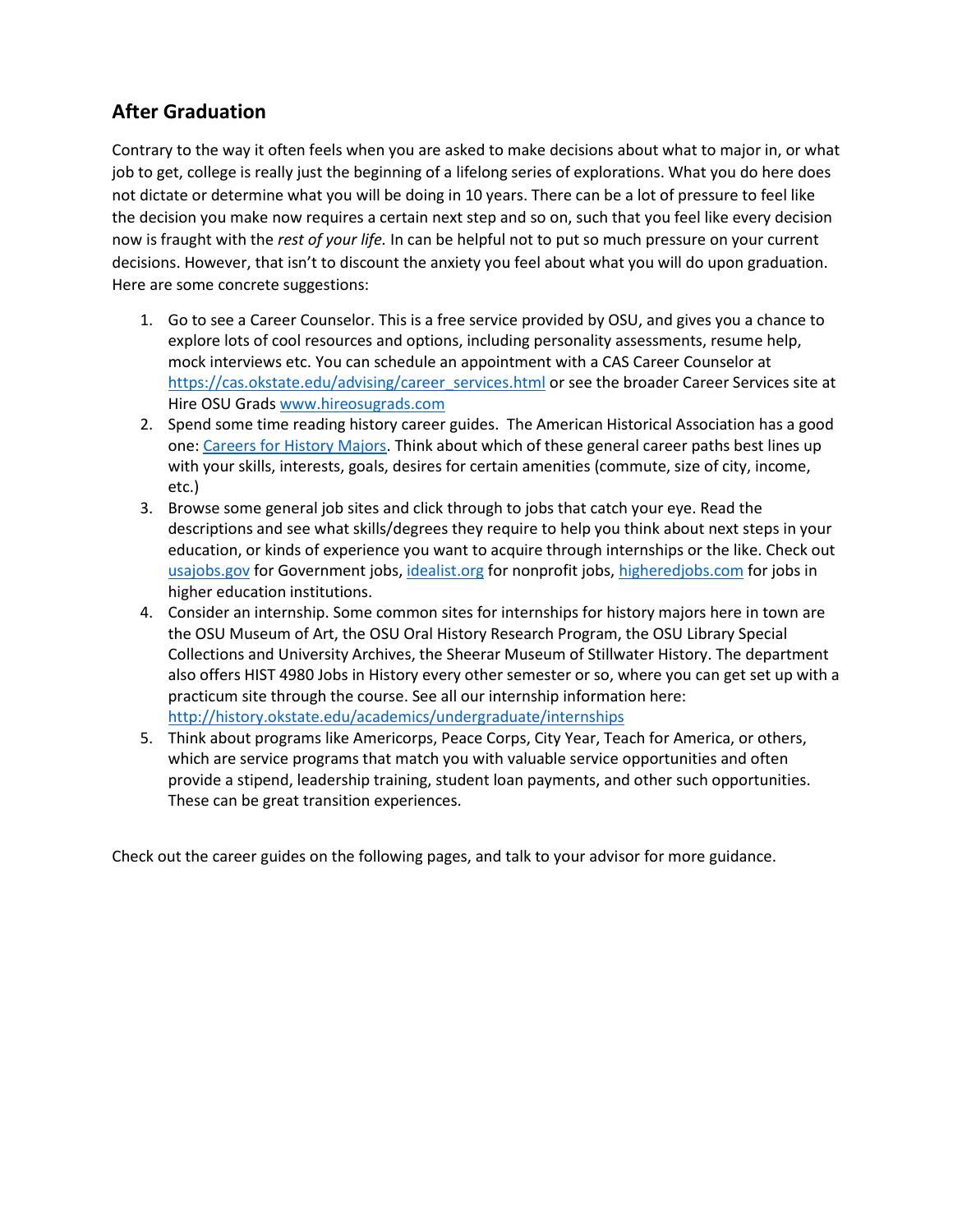# **Career Paths for History Majors and How to Pursue Them Oklahoma State University**

#### **Business**

Why it's a good choice: The critical thinking and communication skills that History majors learn, along with our students' ability to analyze how societies change over time, are a good preparation for careers in business. What to do: OSU's Spears School of Business offers a range of minors. See the full list here:

[https://registrar.okstate.edu/2017-2018-Spears-School-of-Business-Minors.](https://registrar.okstate.edu/2017-2018-Spears-School-of-Business-Minors) You might consider Business Sustainability, Entrepreneurship, General Business, International Business, or Nonprofit Management.

#### **Digital History Technologies**

- Why it's a good choice: Technologies such as Geographic Information Systems (GIS), network imaging, mobile technologies, and web design are changing how we study and represent historical processes such as environmental change, migration, and economic activity. Acquiring digital skills can make students more competitive for various jobs in government, public history, NGOs, and the private sector.
- What to do: Enroll in HIST 4073 Digital Methods in History, and pursue a minor in Geography, including courses that incorporate remote sensing and GIS technologies. Contact Dr. Jennifer Borland [jennifer.borland@okstate.edu](mailto:jennifer.borland@okstate.edu) to find out more about the Digital Humanities Initiative.

#### **Graduate School in History (M.A. and/or Ph.D.)**

- Why it's a good choice: If you love history and have the aptitude, graduate studies can provide intellectual stimulation and lead to a career teaching history at the university level or working in the field of public history (see below), especially if you get funding for graduate work.
- What to do: Talk to a History Department faculty member who teaches in your field(s) of interest about graduate programs and about the courses you should plan to take now to prepare for graduate school. The History Department at OSU offers an M.A. and Ph.D. in History. Explore our website [history.okstate.edu](https://ostatemailokstate-my.sharepoint.com/personal/sarah_mutschelknaus_okstate_edu/Documents/ADVISING/1%20%20%20HISTORY/Zeide%20other%20info%20and%20docs/history.okstate.edu) or contact the Director of Graduate Studies, Dr. Richard Rohrs, [richard.rohrs@okstate.edu](mailto:richard.rohrs@okstate.edu) to learn more.

#### **Nonprofit Organizations**

- Why it's a good choice: Working in nonprofit organizations requires knowledge of a broad range of areas and skills. The History major prepares you for writing, critical thinking, data analysis, and public presentations.
- What to do: Consider graduate certificates in Nonprofit Management or Sustainable Business through the Spears School of Business. Take POLS 4000 Nonprofits and NGOs, with Dr. Haley Murphy, or contact her for more informatio[n haley.c.murphy@okstate.edu.](mailto:haley.c.murphy@okstate.edu) Volunteer or intern with a local nonprofit.

#### **Pre-Law**

- Why it's a good choice: The History major, with its emphasis on critical thinking and communication skills (both oral and written), is excellent preparation for law school.
- What to do: Consider the pre-law track of the History major. Review the pre-law advising resources at [prelaw.okstate.edu](https://ostatemailokstate-my.sharepoint.com/personal/sarah_mutschelknaus_okstate_edu/Documents/ADVISING/1%20%20%20HISTORY/Zeide%20other%20info%20and%20docs/prelaw.okstate.edu) and make an appointment with the Prelaw advisor Keely James [keely.james@okstate.edu.](mailto:keely.james@okstate.edu)

#### **Public History**

Why it's a good choice: Public history—the profession of presenting history to the public through museums; archives; national parks; historical buildings and landscapes; film and new media; or writing histories for government,